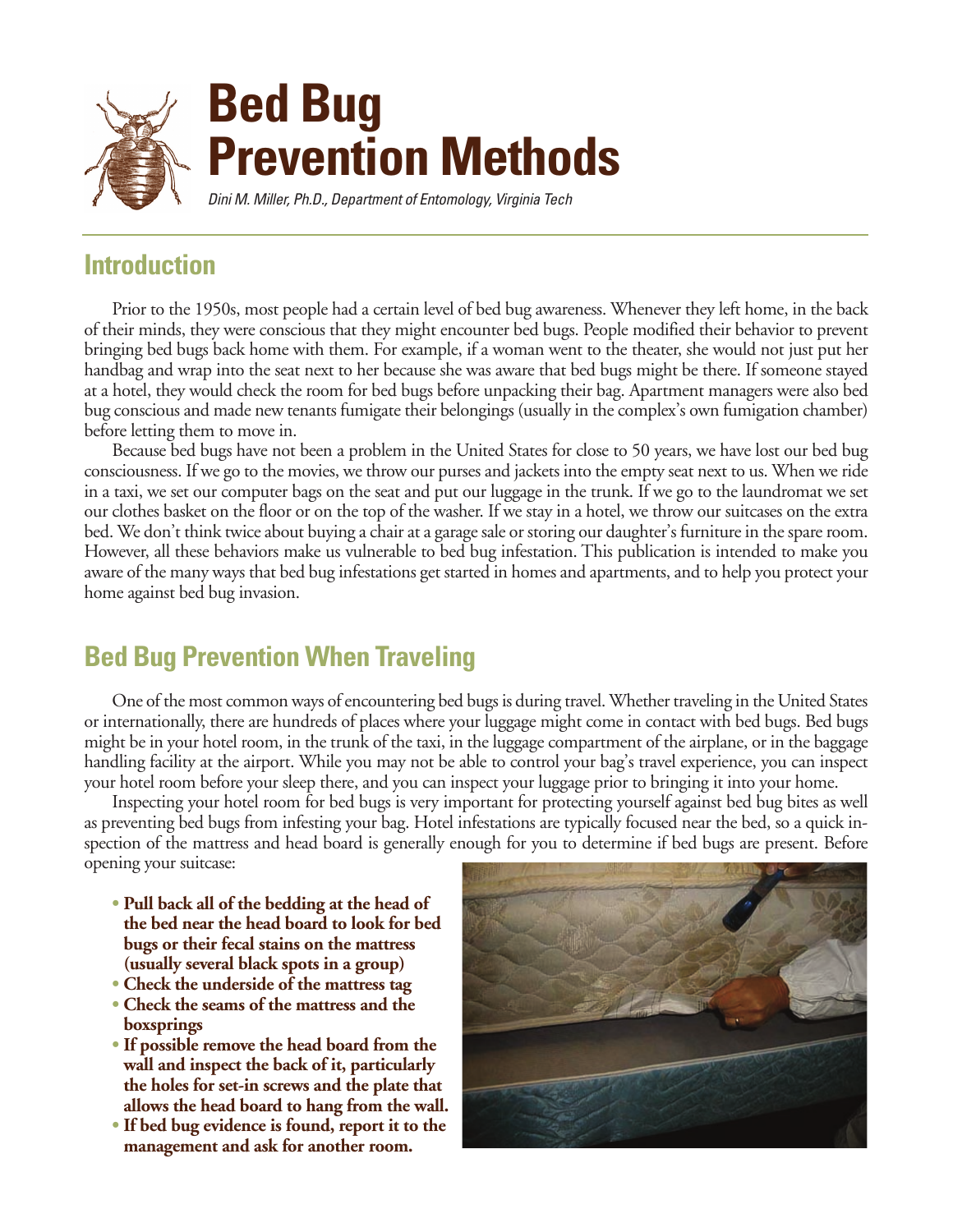## **To protect your luggage:**

- **Do not place your suitcase on the spare bed**
- **Inspect the luggage stand (where the straps are attached to the • metal bars) and place your bag on the stand away from the wall.**
- **Keep your clothing in your bag, do not unpack and place your • belongings in drawers**
- **Using a flashlight, give a quick check to the closet for bed bug • evidence before hanging clothes**
- **Place your shoes in an open area, not under the bed or in • the closet**
- **Upon returning home, unpack your luggage immediately in • some location other than the bed room (bathroom, garage, • mud room, foyer etc.). Launder all clothing.**
- **Using a flashlight, inspect your bag for bed bugs.**
- **If you have reason to believe that your bag did encounter bed • bugs, place your suitcase in a plastic bag. If the weather is**



**• warm, the bag with the suitcase can be put out in the hot sun or in the hot car for a day. Alternatively, • a fumigant strip (NoPest® strip) can be put inside the bag to chemically treat the suitcase. You can • also purchase a collapsible heat chamber designed for heat treating luggage (PackTite Portable Bed • bug Killing Unit™).**

**• Although it is not always practical, using a soft bag like a duffel style bag or gym bag when traveling • will allow you to put the bag in the dryer when you get home.**

# **Avoiding Used Furniture**

By far the most common method of developing a bed bug infestation is by bringing used furniture into your home. Used furniture comes in many forms, and while picking up a nice looking mattress sitting next to the dumpster may be an obvious risk, storing your son's furniture when he moves home from college may not be so obvious. Bed bugs can infest many items. To protect yourself:

- **Never take** *any* **furniture from a dumpster no matter how good it looks. The better it looks the more • likely it is to be infested with bed bugs.**
- **Do not purchase refurbished mattresses or couches.**
- **Do not purchase furniture at a garage sale or antique store without carefully inspecting it first.**
- **Never rent furniture or store** *anyone's* **furniture in your home.**
- **Do not purchase used books without first inspecting them.**
- **If you purchase a new mattress (or any piece of furniture), do not have it delivered to your home. • Often the same trucks that deliver new mattresses, also take the old (potentially infested) mattresses • away. So your new mattress might pick up bed bugs on the truck.**
- **If you are helping a friend move, or transporting other people's belonging for any reason, be sure to • inspect your vehicle once the belongings have been removed. While bed bugs do not typically survive • the heat of a car during the warmer months, the car is an excellent bed bug habitat during the • cooler weather.**

## **Being Conscious of Visitors to Your Home**

Not only does infested furniture have the potential to bring bed bugs into your home, so do other people. While we do not want to avoid having visitors, we simply need to be conscious of who they are and what they might bring with them in their bags and travel accessories. For example, if your mother is coming for Christmas, and she is visiting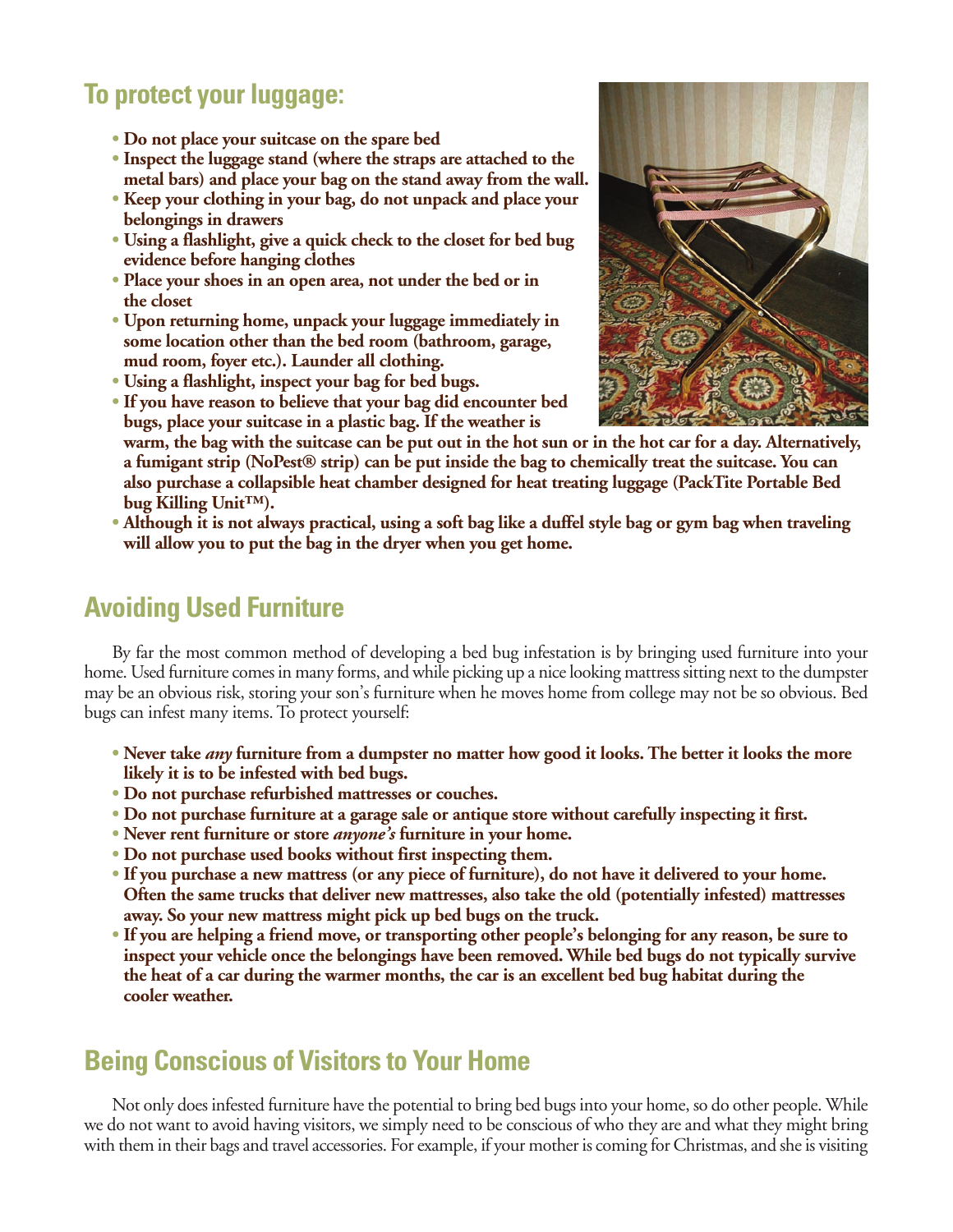from your childhood home in Iowa, you may have nothing to be concerned about. However, if your mother has been at a rest home for the last several years, you may want to inspect her things (discretely) as you are unpacking them. Likewise, if your daughter is coming home to visit after travelling aboard in Asia, and she is bringing several of her Swedish backpacking buddies with her, you may want to inspect their bedroom after they leave.

#### **At the Laundromat**

Most people that have had their homes or apartment treated for bed bug infestations have been told by their pest control company to bag up (in plastic bags) everything that can be laundered and place the infested items in a hot dryer to kill the bed bugs. Because there may be several bags full of items to be laundered, many people will take their bags to the nearest laundromat. While there is no question that washing, and particularly drying, household items will kill all of the laundered bed bugs, you have to wonder what happens to the bed bugs that may get left in the empty plastic bags. Typically, those infested bags are stuffed into the trash cans at the laundromat. There they will remain until the trash is emptied. While some trash receptacles may be emptied every night, others may be left there several days, allowing hungry bed bugs to escape and potentially infest the facility, and your warm, freshly dried clothes.



## **To protect your belongings from becoming infested:**

- **Do not transport laundry in cloth bags unless you plan to wash and dry them. Instead use white, • plastic baskets that are easy to inspect when they are empty.**
- **Do not set your laundry basket on the floor or on top of the washer but put it back in your car when • it is not in use. If you do not have a car, place the basket on top of the washer and inspect it • thoroughly before putting clean laundry back into it.**
- **Do not set your laundry basket anywhere near the seating areas or trash cans.**
- **Inspect any chairs in the seating area of the laundromat before sitting on them.**
- **Inspect the table used for folding laundry before placing your clean clothes on it. Better still, • fold your clean laundry at home.**

## **Encountering Bed Bugs While at Work**

Some professions make you more at risk of encountering bed bugs than others. Obviously, if you are in the pest control business, you are at constant risk of bringing bed bugs home. However, other professions that bring you into contact with other people's living quarters will also increase your potential for bed bug encounters. For example, doctors, nurses, home healthcare and hospice workers, homeless shelter employees, school teachers, daycare workers, parole and police officers, prison wardens, firemen, ministers, priests, plumbers, electricians, movers, painters, handymen, apartment managers, hotel managers, hotel maids and maintenance personnel, taxi and limousine drivers, should all be familiar with bed bugs and on the look out for them in their day to day activities. If you belong to a profession where you are required to visit people's homes that you know or suspect have bed bugs, it is best to wear dedicated clothing and shoes that you can bag up in your vehicle, so that you avoid taking bed bugs into another person's home or your own. Also you need to be aware of not sitting on the couch or laying your hand bag or